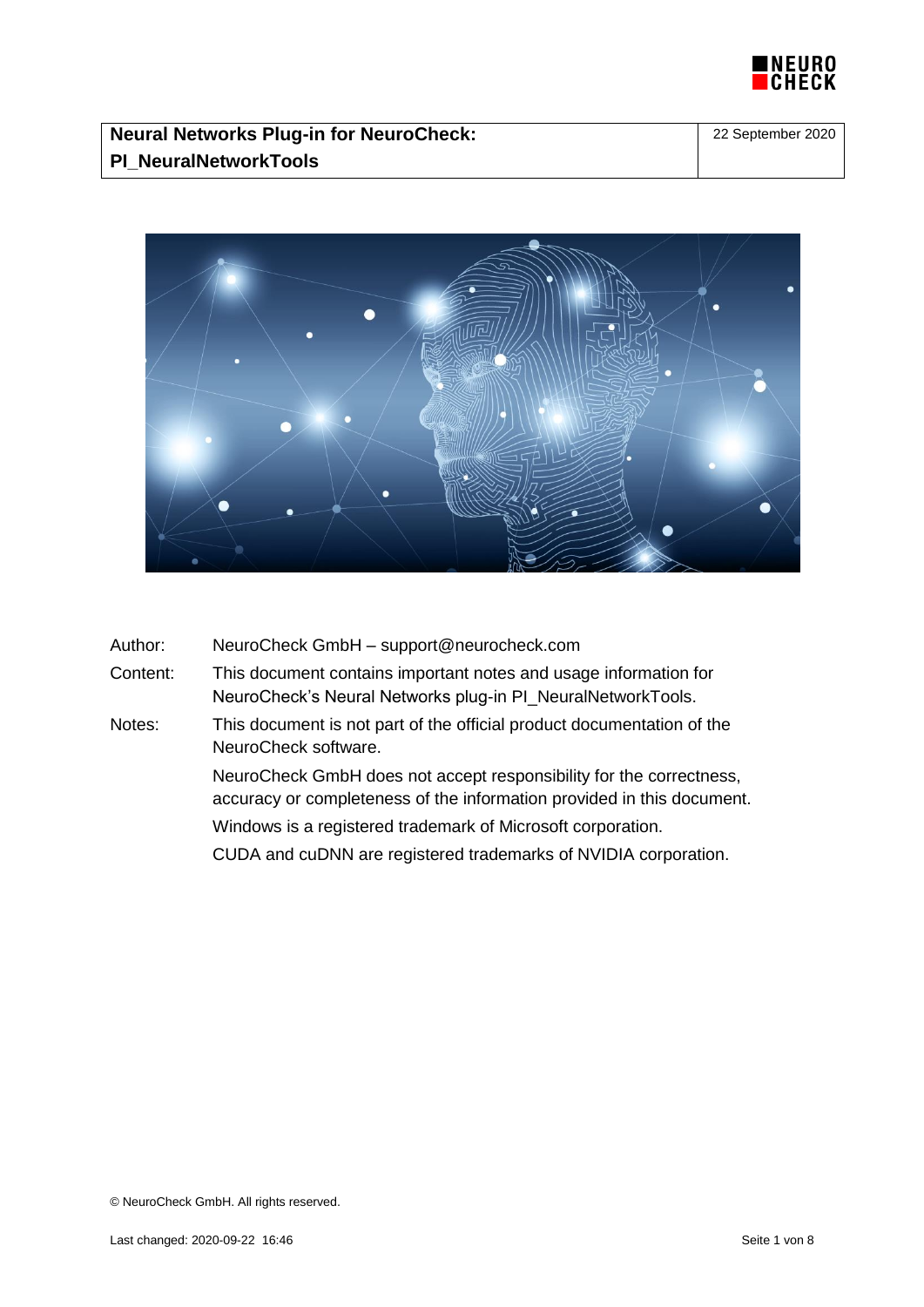

Table of contents:

| 1. |                                                                    |  |
|----|--------------------------------------------------------------------|--|
| 2. |                                                                    |  |
| 3. |                                                                    |  |
| 4. |                                                                    |  |
| 5. |                                                                    |  |
|    |                                                                    |  |
|    |                                                                    |  |
|    |                                                                    |  |
|    |                                                                    |  |
|    |                                                                    |  |
| 6. | Appendix: Code Fragment to Freeze the Model Graph in TensorFlow  8 |  |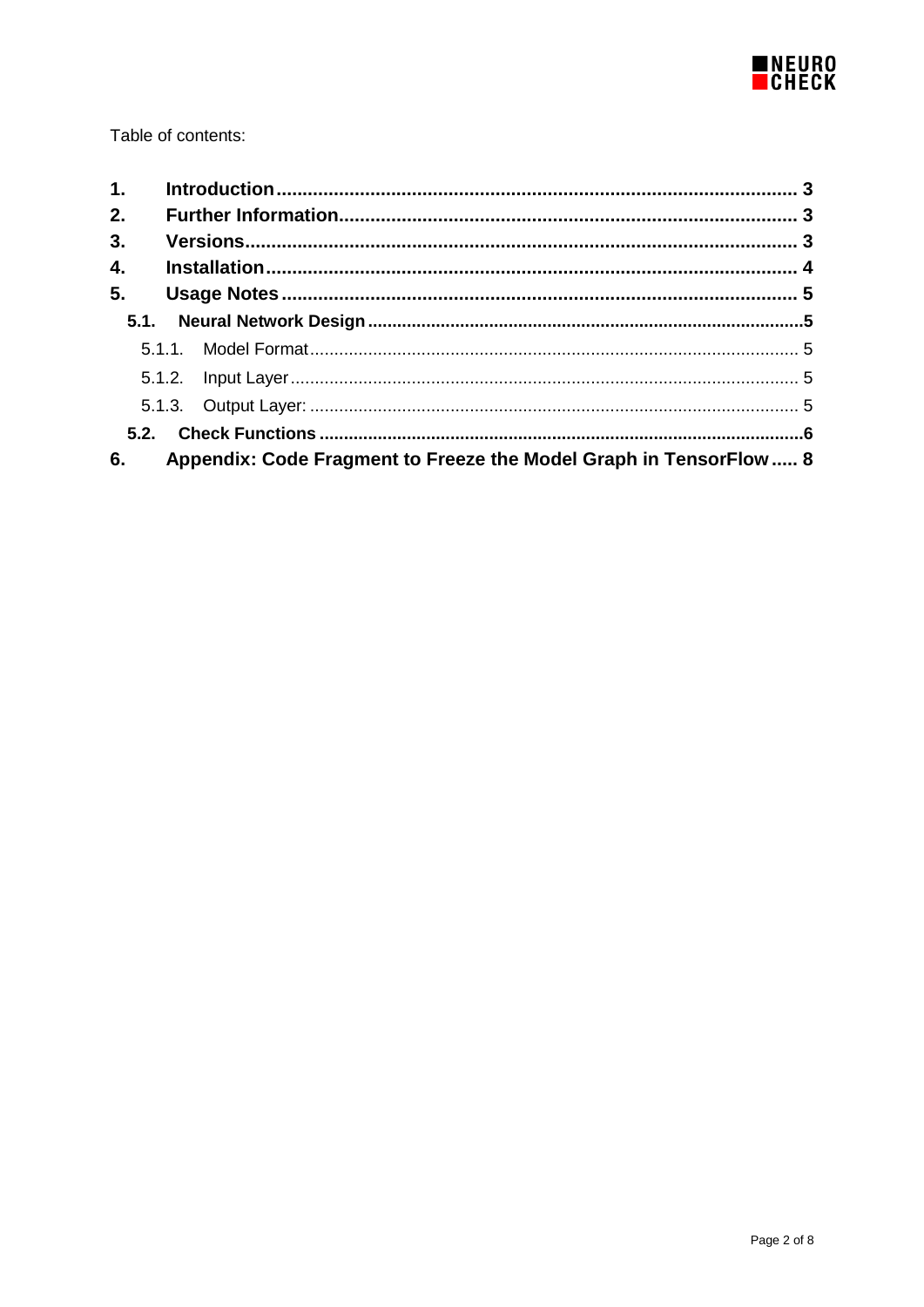

# <span id="page-2-0"></span>**1. Introduction**

NeuroCheck's PI\_NeuralNetworkTools plug-in enables you to leverage the full power and possibilities of Artificial Intelligence (AI) in image processing. It seamlessly integrates Neural Networks into your visual inspection task and further extends NeuroCheck as a platform for hardware, visualization and process integration.

#### **What this plug-in is:**

It is a runtime for pretrained models in TensorFlow Protobuf  $(*.pb)$  or ONNX<sup>1</sup>  $(*.onnx)$  format and supports the following network types:

- Classification
- **-** Object Detection
- Semantic Segmentation
- **Auto Encoder**

# **What this plug-in is NOT:**

The plug-in does not offer any labelling, design, training or evaluation pipeline for creating Neural Networks. You may use your preferred tools for these tasks, for example TensorFlow, PyTorch or Keras, LabelImage and others. For a complete list of AI frameworks supporting ONNX please refer to the ONNX website $^2$ .

# <span id="page-2-1"></span>**2. Further Information**

This whitepaper only contains some basic information about PI\_NeuralNetworkTools. Please refer to the following sources for further details:

- **PI\_NeuralNetworkTools help file: delivered with the plug-in**
- Application examples: delivered with the plug-in
- NeuroCheck Software Support: support@neurocheck.com

# <span id="page-2-2"></span>**3. Versions**

PI\_NeuralNetworkTools uses TensorFlow 2.1 (downward compatible to including TensorFlow 1.14) and is available in two different versions:

- **CPU** for inference on CPU and
- **GPU** for graphic card inference.

The plug-in supports NeuroCheck 6.2 and 6.1.

Which version you need strongly depends on your application. The CPU version does not require extra hardware (a CPU with AVX support is required though). The inference speed, however, is slower compared to the GPU version. The GPU version requires an NVIDIA Graphics Card and is recommended for high-speed applications.

If you are not sure which version you should use for your very application, do not hesitate to get in contact with us.

 $1$  Open Neural Network Exchange

<sup>&</sup>lt;sup>2</sup> https://onnx.ai/supported-tools.html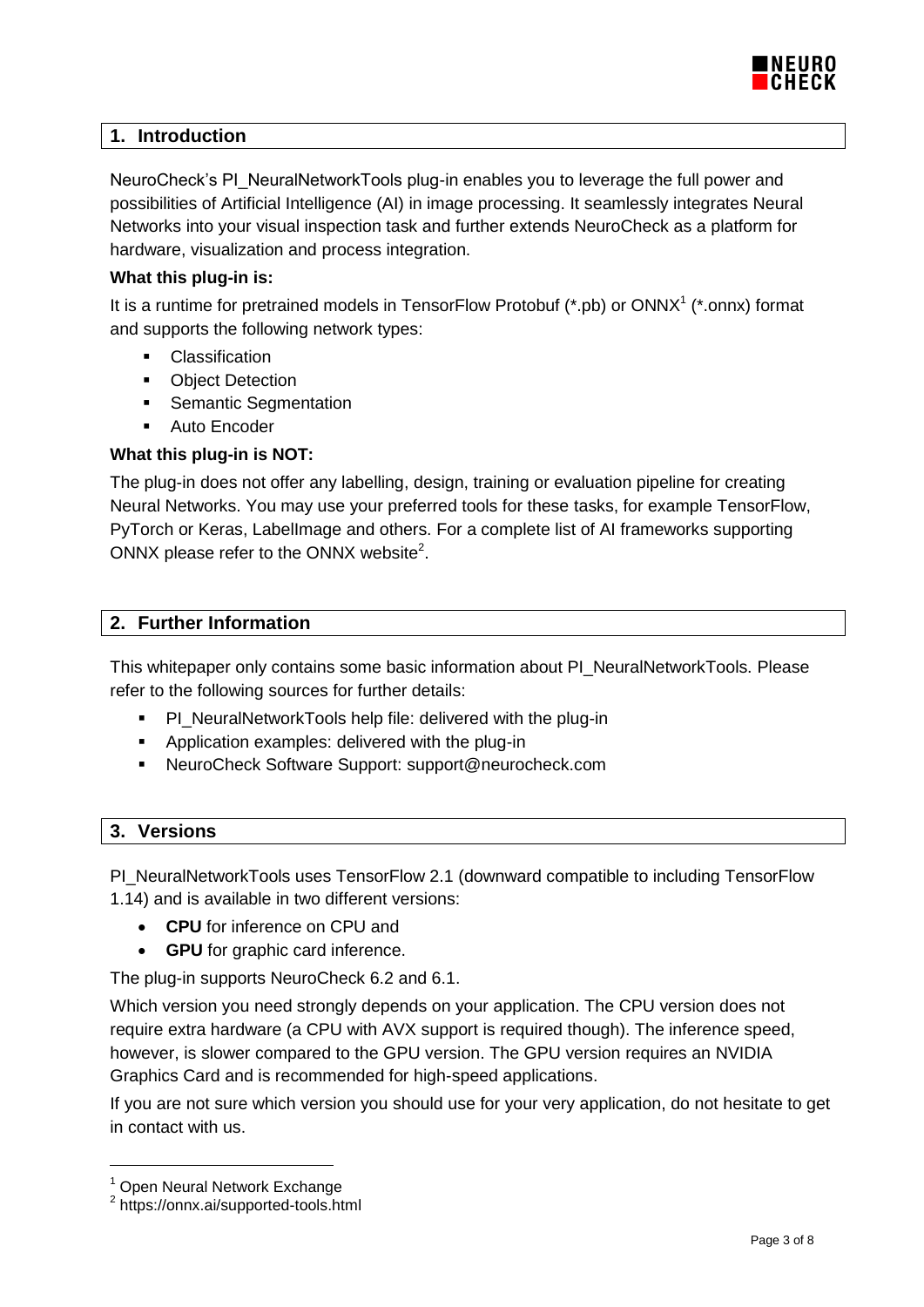

# <span id="page-3-0"></span>**4. Installation**

The following section provides a short description of the installation process for both versions. Please refer to the help file of PI\_NeuralNetworkTools for further details.

# **CPU Version:**

Just copy the contents of the ZIP-file PI\_NeuralNetworkTools.NET.CPU.zip to the Software Extensions\PlugIns directory of your NeuroCheck project. You might have to install Microsoft Visual C++ Redistributable 2019, which is included in the ZIP file (vc\_redist.x64.exe).

# **GPU Version:**

Copy the contents of the ZIP-file PI\_NeuralNetworkTools.NET.GPU.zip to the Software Extensions\PlugIns directory of your NeuroCheck project. The GPU version of the plug-in requires NVIDIA CUDA drivers and NVIDIA cuDNN framework. Only very specific versions are supported by TensorFlow and the ONNX runtime. So please make sure you install the following packages:

- NVIDIA CUDA 10.1 Update 2
- NVIDIA cuDNN for NVIDIA 10.1 version 7.6.x

Due to license terms, we are not allowed to distribute these software packages with PI\_NeuralNetworkTools, so you have to download them yourself.

The plug-in supports NVIDIA GPUs with a **Compute Capability** from **min. 7.0**. Please refer to [nvidia.com](https://developer.nvidia.com/cuda-gpus)<sup>3</sup> for a complete list. The ONNX runtime supports smaller Compute Capabilities, but we do not recommend using those GPUs due to the minimal performance gain.

# **Selecting your GPU:**

There might be hardware setups where you have more than one GPU in your computer. We actually recommend using a **dedicated GPU** for inference only and e.g. an onboard GPU for your display. In a multi-GPU setup, however, the plug-in runtimes have to know which GPU to use. Per default, PI\_NeuralNetworkTools selects the **best** GPU for its TensorFlow and ONNX runtimes (best meaning highest Compute Capability). If you want to explicitly assign a GPU to the plug-in, you have to edit the plug-in configuration file. For detailed information on how to do that, please refer to the plug-in help.

 $\overline{a}$ 

<sup>&</sup>lt;sup>3</sup><https://developer.nvidia.com/cuda-gpus>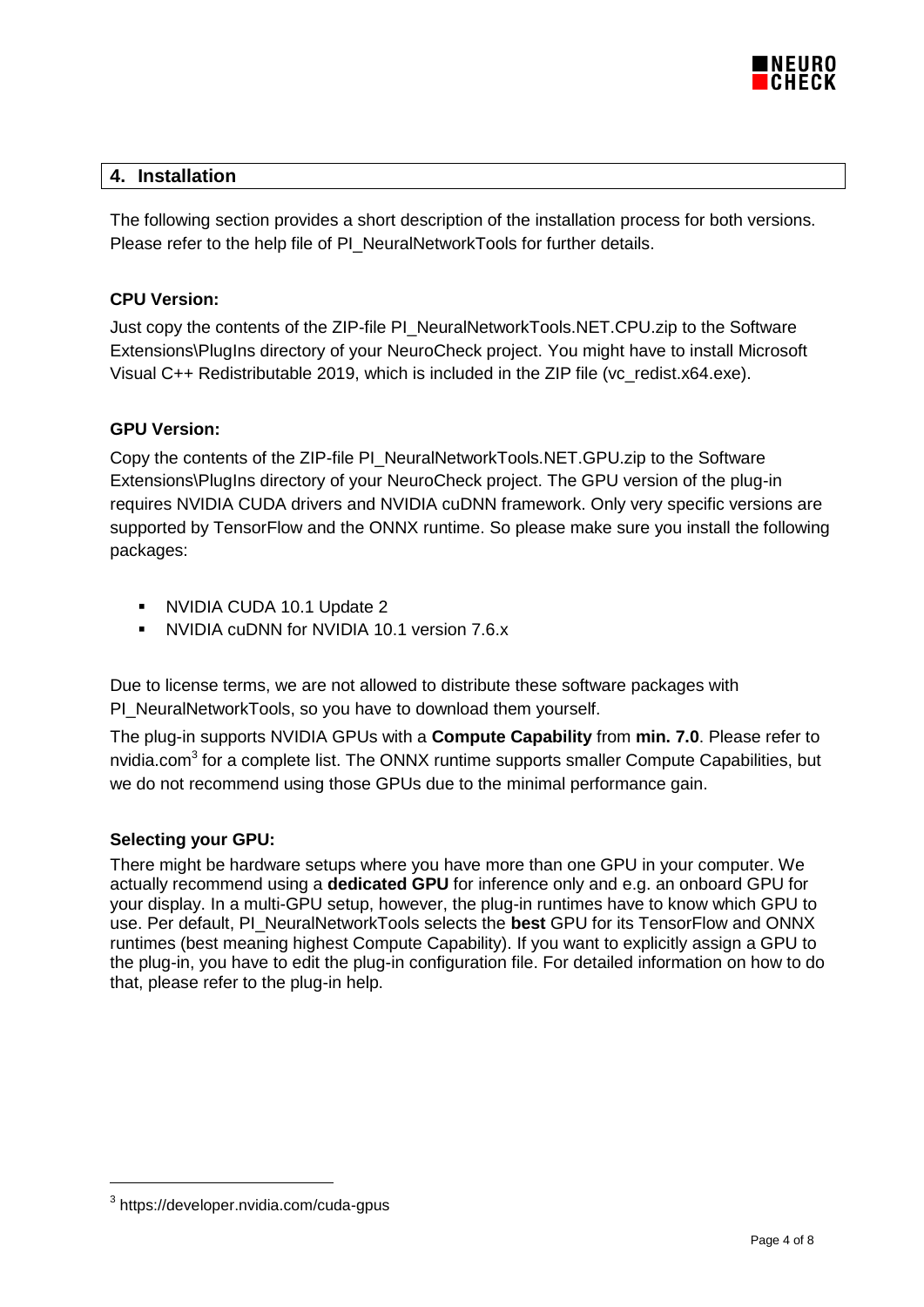

# <span id="page-4-0"></span>**5. Usage Notes**

# <span id="page-4-1"></span>**5.1. Neural Network Design**

For a detailed description of the design requirements please refer to the plug-in help file. The following section contains some hints you should consider for design and training.

# <span id="page-4-2"></span>5.1.1. Model Format

The models have to be created and exported as **Frozen Graphs** in Protobuf binary format (\*.pb). Protobuf text (\*.pbtxt) is not supported. Please have a look at chapter [6](#page-7-0) for example code. Alternatively you may export your models in ONNX format. Please consult the documentation of your preferred AI framework on how to do that.

# **Notice**:

Our tests have shown that the CPU runtimes of TensorFlow and ONNX are almost equally fast regarding inference, but TensorFlow seems to be a lot faster on GPU. **We generally recommend using TensorFlow for performance critical applications.**

# <span id="page-4-3"></span>5.1.2. Input Layer

The images are passed to the runtime in 4-dimensional **NHWC** format, where N is the number of batches, H is the image height, W corresponds to the image width and C is the number of channels (e.g. 1 for gray scale, 3 for color), so please design your input layer accordingly. The input layer should be of type Uint8. Other formats are supported, but require a cast from Uint8 to the target format. This cast will have a huge impact on inference performance.

# <span id="page-4-4"></span>5.1.3. Output Layer:

The output layer design depends on the network type (Classification, Object Detection etc.). The plug-in does not have any particular requirements for output layers and basically supports standard TensorFlow patterns, which are listed in the table below. The requirements apply to both runtimes TensorFlow and ONNX. Please refer to the plug-in help file for more detailed information.

| <b>Network Type</b>     | <b>Output Layer Hints</b>                                                                                                         |
|-------------------------|-----------------------------------------------------------------------------------------------------------------------------------|
| Classification          | Float array of class scores                                                                                                       |
| <b>Object Detection</b> | Number of detections as Integer, hit boxes as<br>integer (pixel) coordinates, scores as float<br>array, classes as integer array. |
| Auto Encoder            | Image as Uint8 array.                                                                                                             |
| Segmentation            | Short (Int16) array.                                                                                                              |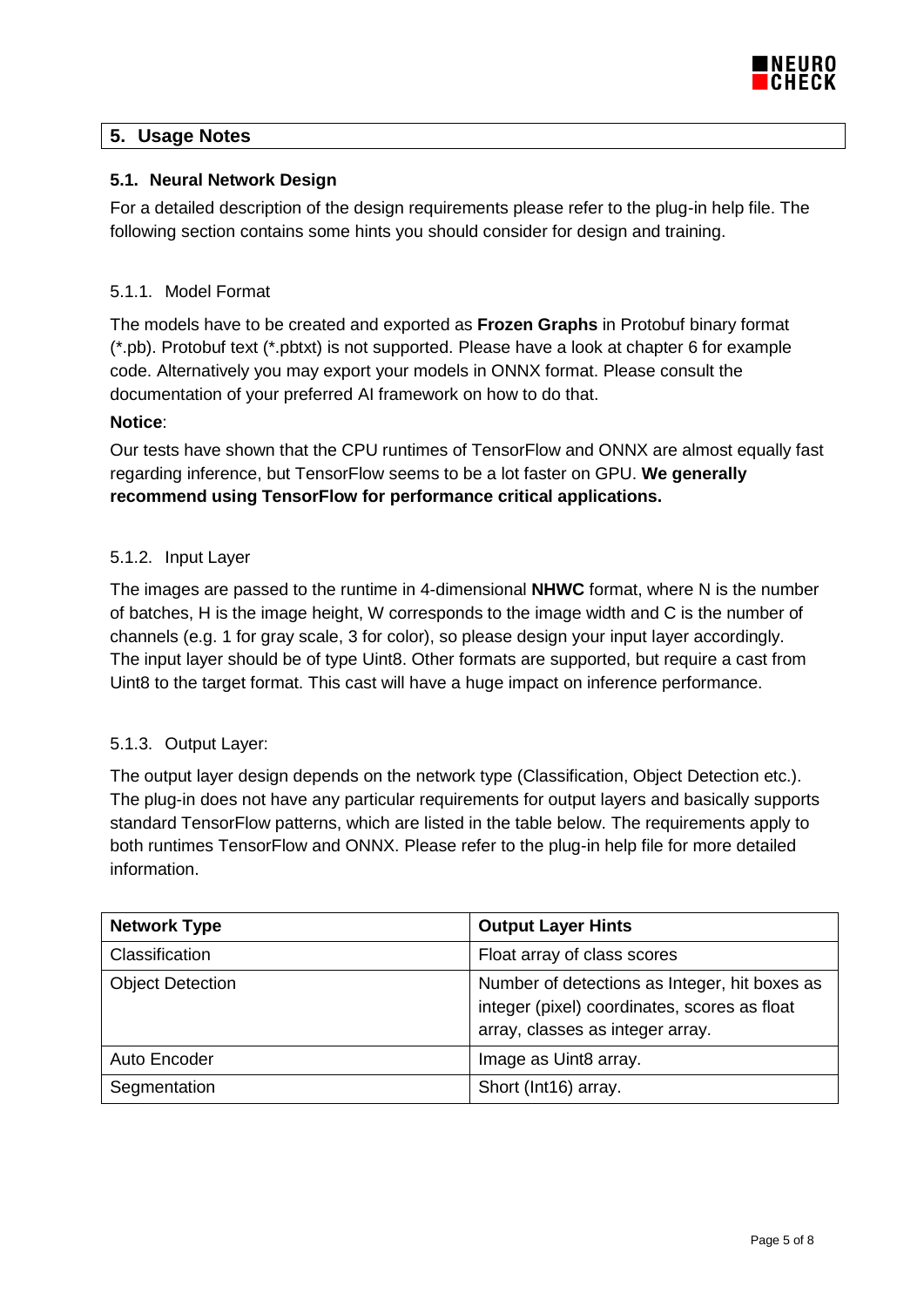

# <span id="page-5-0"></span>**5.2. Check Functions**

PI\_NeuralNetworkTools implements check functions for four different neural network types, each with a standard and advanced variant:

- **EXECLASSIFY Objects (Classify Objects Advanced)**
- **•** Detect Objects (Detect Objects Advanced)
- **Segment Objects (Segment Objects Advanced)**
- Auto Encode Objects (Auto Encode Objects Advanced)

For most applications, the standard version of the check function will fit your use case perfectly. We will elaborate on this a little further below.

All standard variants expect an image and a ROI list as input objects. The model evaluates each ROI item in the list. If the input ROI list contains more than one item, it is possible to execute the inference in parallel. Adjust the *Batch Size* in the check function's parameter dialog accordingly. Please make sure to test the batch size you configured before production. I might occur that the GPU's memory is not large enough to handle the batch size. You can check your batch size configuration by hitting the *Test*-Button in the parameter dialog.

# **Classify Objects:**

Use this check function for classification tasks. The check function assigns resulting classes to the input ROIs.

# **Detect Objects:**

For object detection tasks. It expects an image and a ROI list as input objects. The check function creates rectangular ROIs for each detected object and generates a ROI list as output.

# **Segment Objects:**

Performs semantic segmentation on the input ROIs and the underlying image. The output of Segment Objects is a little unusual: you get a so-called Segmentation Map. Every pixel belonging to a known object is painted in the color you defined in the classes table in the parameter dialog. You can then use Color Matching to create binary objects from the segmentation map. This behavior is probably a subject of change in future releases. We decided to go this way for performance reasons.

Please refer to the application examples of PI\_NeuralNetworkTools for further information.

# **The Advanced Variants:**

Those check functions are designed for two advanced use cases:

Batch Mode:

By filling the tray with image objects and ROI lists containing a single ROI, you could feed multiple images at once into the check function and perform parallel inference.

Multichannel Tensor Mode:

You might have an application where more than one image is necessary for determining the class of a single object. By filling the tray with images and ROI lists containing more than one ROI, every ROI represents a channel in the tensor.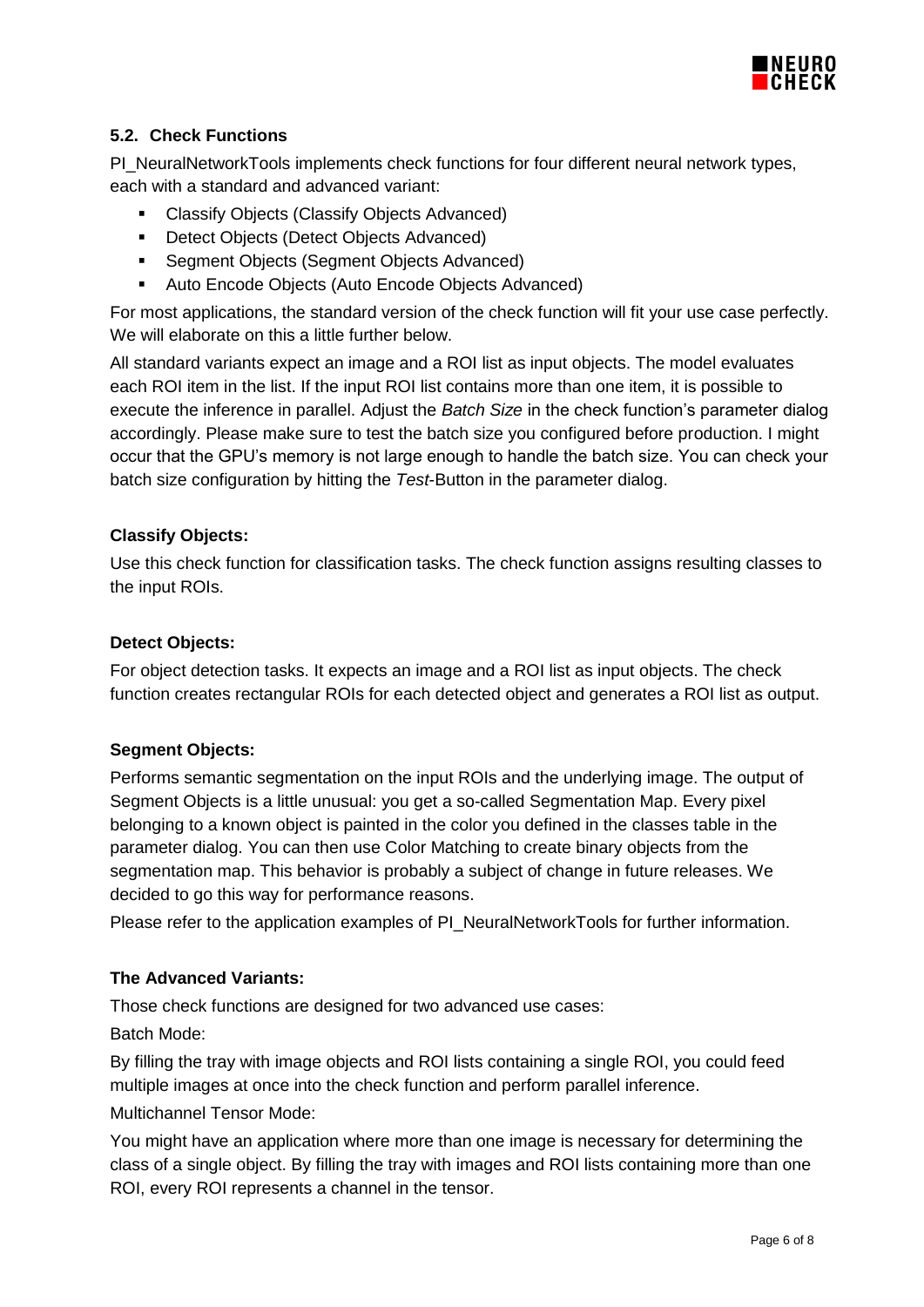

For more information about these use cases, please refer to the help file of PI\_NeuralNetworkTools.